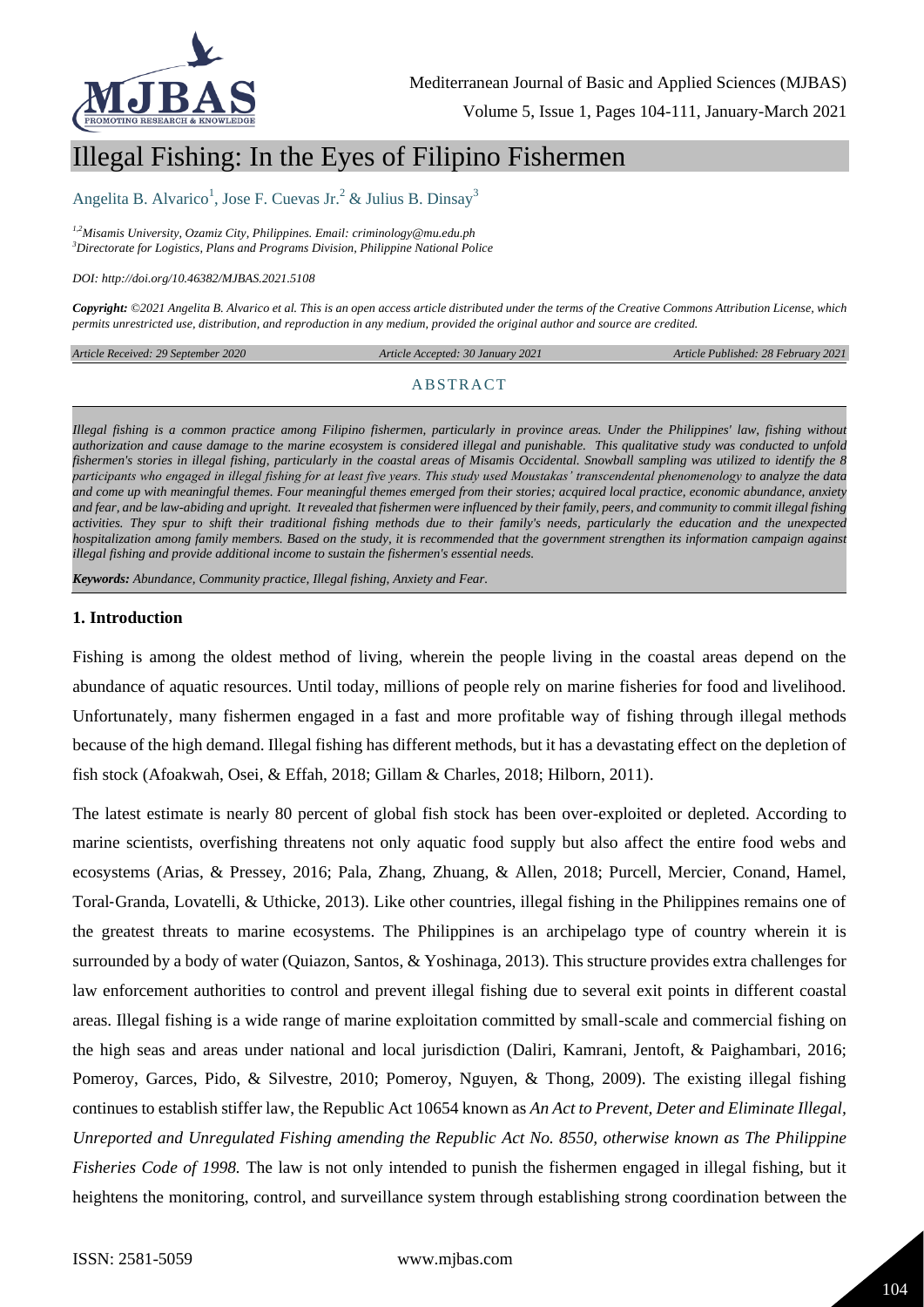

local and national government, including the participation of the private sectors. It emphasizes the reciprocal responsibilities of controlling and preventing illegal fishing in their respective areas (Gomez, 2020; Acosta, 2019).

Despite the action done by the government and community, illegal fishing continues to exist today. Although there are several studies focuses on illegal fishing. However, many of them focused more on industry and large commercial fishing. No in-depth studies are focusing on local and small-scale fishing. Hence, this study was conducted and aimed to explore local fishermen's stories engaged in illegal fishing in the coastal areas of Misamis Occidental.

# **2. Methods and Materials**

The study used a qualitative research design, particularly the phenomenological approach. In this approach, the researchers were challenged to describe something as they are, to understand meanings and essences in the lights of intuition and self-reflection (Moustakas, 1994; Trace, 2017). This research design was suited to explore and uncover Filipino fishermen's stories living in the coastal areas of Misamis Occidental. It was conducted in the province of Misamis Occidental northern part of Mindanao, specifically, in the coastal areas of the Tangub City, Ozamiz City, Oroquieta City, and in the 10 municipalities, namely, Bonifacio, Clarin, Tudela, Sinacaban, Jimenez, Panaon, Aloran, Lopez Jaena, Plaridel and Baliangao. The study was voluntarily participated by eight fishermen engaged in illegal fishing for at least five years. The participants were chosen through the snowball method and utilized interview guide questions to collect stories and experiences. All questions were first piloted before the actual gathering of data. This process ensured that the questions were suitable to solicit relevant information from the participants. In analyzing the data, the researchers utilized two methods—first, NVivo software to generate the codes-Second, before the themes are applied, the researchers sought the assistance of an external researcher who is an expert in the process of phenomenological analysis to check and validate the developed themes emerged from the statement of the participants.

### **3. Results and Discussions**

The eight fishermen who participated in the study were between 23 to 44 years old. All of them have at least four to seven dependents and breadwinners in their own families. They have all at least five to eighteen years of fishing experienced. The participants rely solely on this means of livelihood and engaged in illegal fishing in the later years. Some are involved in illegal fishing for five to 10 years, with an average income of approximately more than 10,000 pesos per catch. These fishermen were caught in the act of doing illegal fishing by maritime police in the waters of Panguil bay and Iligan bay violating the provision of section 86 (Unauthorized Fishing), section 93 (Use of fine mesh net3), and section 95 (Use of active gear in municipal waters) of Republic Act of 8550, "the Philippine Fisheries Code of 1998" as amended by the Republic Act of 10654 (Gomez, 2020). Four themes emerged from the eight fishermen's stories: acquired local practice, economic abundance, anxiety/fear, be law-abiding and upright.

### *3.1. Acquired Local Practice*

Fishermen who engaged in illegal fishing acquired this fishing method from their family, peers, and community. It dramatically showed how the people in the surrounding affect one's life. The illegal practices by friends and family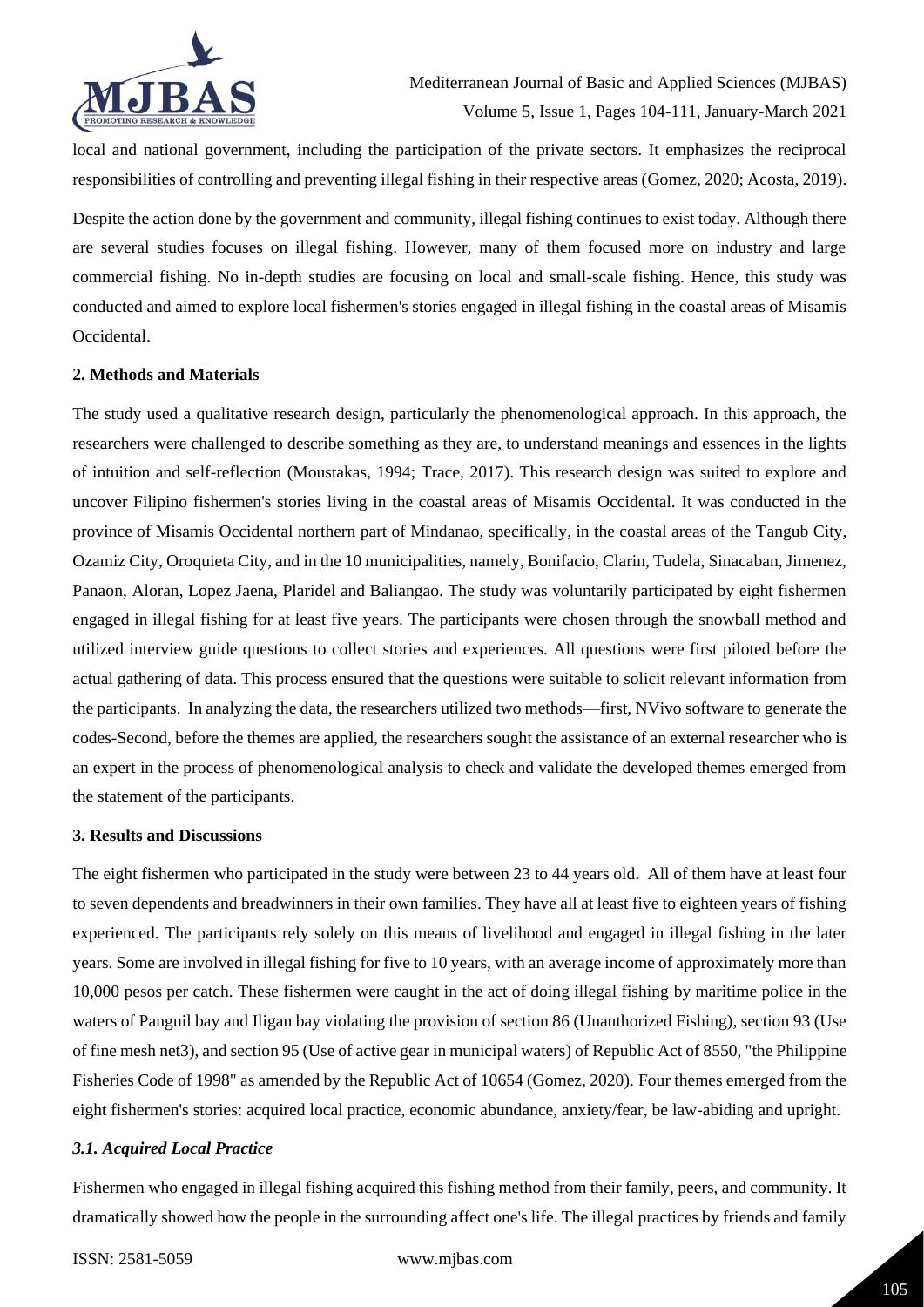

can influence the behavior and action of each individual. Based on gathered information, Participant 1 resorted to illegal fishing since it was practiced and taught by their fathers, who were also fishermen. He remembered his father's teaching and stated that *"It was my father who taught me and made me develop the interest to engage in illegal fishing."* 

On the other hand, Participant 2 was influenced by his friend and co-fisher folk to engaged in the illegal fishing method. They encourage him to engage in such activity because it was already common among them, even though they knew it was illegal. According to him, *"It was my friend, also a fisherman, who taught me this kind of fishing method."* That encouragement builds his confidence to engage in illegal fishing activity.

Like participants 2 and 3, participant 7 engaged in illegal fishing through the influence of his co-fisherman.

*"Since we do fishing together, I immediately engaged in this means of fishing. Because it is very convenient and profitable than the usual means of fishing (P7)."*

Local practice is commonly known as community practice, which is based on the community members' learning process. For them, illegal fishing becomes their social norm as the fishing community. According to Lave and Wenger, as Cain (2018) cited and Rodrigue (2017), the learning process or theory describes the absorption of knowledge or skills through environmental influences. It can be learned through interaction and participation in certain activities. The acquired illegal practices among fishermen resulted from a shared interest in the specific activities, which led to the acceptance of methods among community members. However, the local practice is customary ways of any community in general, which has a positive effect. However, there were also negative consequences once prohibited acts become accepted norms. It is no longer viewed as a crime or immoral act since it can provide a valuable and usable end. (Chapsos, Koning, & Noortmann, M. 2019; Sozer, 2008).

### *3.2 Economic Abundance*

A common theme has emerged from their shared answered on why they engaged in illegal fishing. They engaged in this illegal method because of profitable income – economic abundance. All participants have their fair share of experience in fishing, yet they are barely surviving. Their income is just enough for their day-to-day subsistence, considering the number of dependents they are supporting. Thus, after all the years of fishing, they resorted to illegal fishing with a common reason: to acquire or gain more profit.

Participant 1 mentioned that being a fisherman for almost ten years was his only way of living. He has no other source of income, and he needed to gain more income. This led him to engage in illegal fishing activity. *"It was my only way of living, and I earn more profit than the normal fishing method (P1)."* Participants 2 and 3 gave the same responses. *"It is more profitable than traditional fishing methods."* Considering the risk that these fishermen have to take, they thought of the earnings they gained from illegal fishing methods. Moreover, Participant 4 also emphasized that he had never earned much in doing normal fishing. Hence, he resorted to illegal fishing. *"I never earned this much for the past years of doing normal fishing."* Participant 6 stated that doing this act gives him the ability to support his family on their day-to-day expenses. The aid that illegal fishing helps him to do more and help his family more. *"I can help my family in our daily expenditure. I have to feed my family. I don't want my*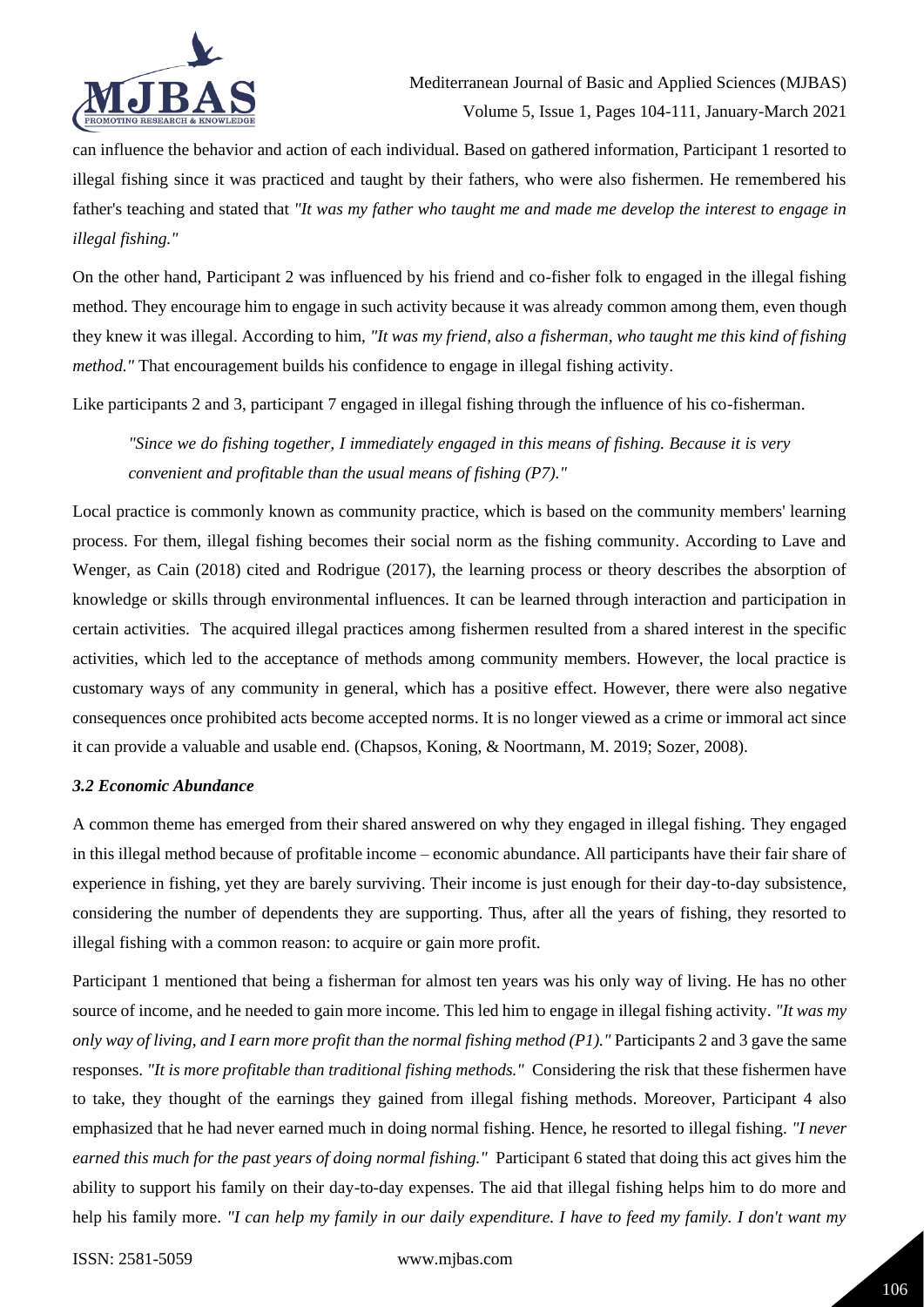

*family to be hungry".* Participants 7 and 8 that their daily needs and other than food like medication were being provided by gaining more income. The statement they shared justifies that they need to engage in illegal fishing to double their catch and earn more. *"I need to feed my family as well as to provide for my mother's medication."*

It cannot be denied that these fishermen were driven primarily by the monetary benefits they can acquire out from illegal fishing activities. Under the concept of economic crimes, people such as the fishermen were attracted to illegal ways and profitable outcomes (Griffiths, & Auer, 2019; Pfeiffer & Gratz, 2016). It is a rational choice of a person to weigh his action based on good and bad consequences. Most of the time, bad overpowers the good due to the equivalent monetary benefit. Fishermen viewed traditional fishing as a low profitable method. They were motivated to commit such illegal methods to sustain their family's needs, particularly for their children's education and support for sudden hospitalization (Burdett, 2010; Ganter, 2009; Nemoto, 2002).

# *3.3. Anxiety and Fear*

Being caught in the act of doing illegal fishing made the participants feel anxious and fearful. These feelings give a general impression that leads to the third theme's formulation: anxiety and fear. Participants 1, 2, and 3 felt nervous because they knew that what they were doing was illegal and gave them a guilt feeling, which resulted in anxiety and fear of the possible penalty they might receive. It was evident in their answers:

*"I was in a hurry and nervous at that time. The maritime police apprehended us immediately and gave us details that the said method we used in fishing was illegal (P1)."*

*"We were nervous when the maritime police arrived and arrested us (P2)."*

*"I was shocked when the Maritime Police approached me. I was stuttering while answering their questions. I did not understand what I was feeling. I can no longer comprehend what the maritime police were saying at that time. All I know was I got caught doing illegal fishing (P3)."*

Participant 4 was also shock and nervous. The situation blew the state of consciousness to the extent that he did not know what had happened. He stressed his answer during the interview.

*"We were caught in the act and were not able to escape. The maritime police approached us immediately and apprehended us, informing us that our method of fishing was illegal (P4)."*

Participant 7 and participant 8 stated accordingly. They said that they were afraid of thinking that what they were doing was illegal. The maritime police apprehended them and gave them the details of the cause of their apprehension, for they were caught in the act of doing illegal fishing.

*"We were very afraid. I thought it is going to be the end of us. When they caught us with what we are doing, they immediately told us and gave details that the said fishing method we were using was illegal (P7)."* 

*"I was scared of what might happen. All I could think about was the welfare of my family. I was worried and felt my blood was draining from my face (P8)."*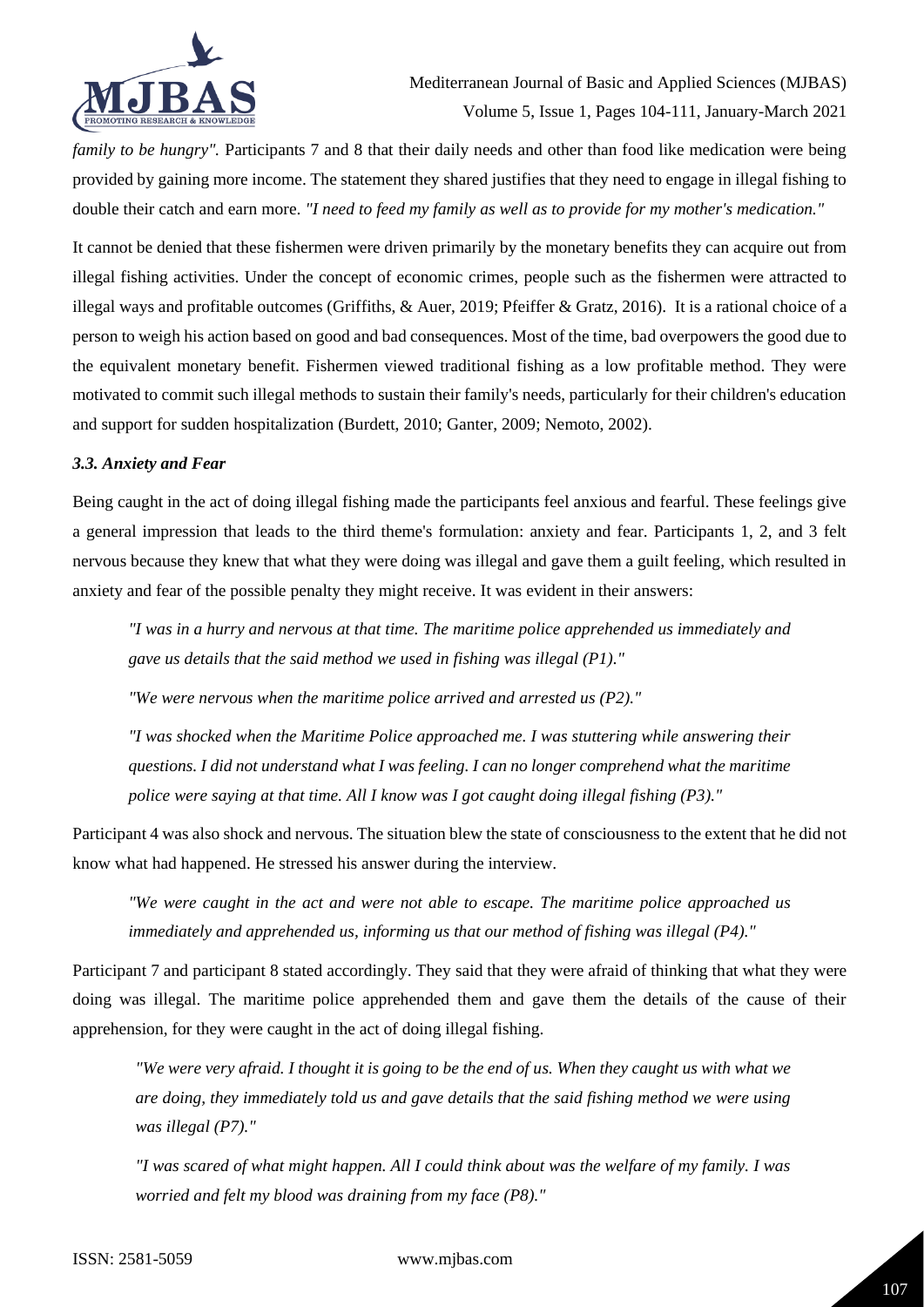

Fear is one of the primary emotions common to human and animal species (De Waal, 2019). It is almost linked to a survival instinct, an unpleasant alarm bell that constantly rings to a person's reaction to fight or flight the situation. Further, fear is a precaution that allows human beings to define their limits (Cavaliere, 2017). Also, fear is healthy to the extent that it limits individuals, prevents them from going to the brink; otherwise, it risks negatively invading their perception of the world and the things that happen. In this case, fear becomes limiting and does not allow them to act and move forward, to evolve (Gatti, 2018).

# *3.4. Be Law-abiding and Upright*

The last theme gives details on how law enforcement agencies, particularly the maritime police, played an essential role in implementing policy under RA 8550 as amended by RA 10654. Being caught by the authority was their turning point for the fishermen to stop the illegal fishing method. Their experiences served as an eye-opener for all apprehended participants. The severity of the punishment and the law enforcement agency's firm implementation urged the participants and other fishermen to stop and revert to traditional but legal methods of fishing. These were the shared statement of the participants:

*"When the maritime police apprehended me, I instantly decided to stop the illegal fishing for the sake of my family (P1)."*

*"When we are arrested, the maritime police explained to us that there is another safe and lawful fishing method. For that, we decided to stop and go back to a normal fishing method (P2)."*

*"When I got caught by the Maritime Police, it was a wake-up call for me to stop and start doing things right before its too late (P3)."* 

*"It was the police who encourage us not to do it again, for it was punishable by law because I don't want to go to jail (P4)."* 

Their realization and sense of responsibility led P7 and 8 to stop doing illegal fishing. Their responsibility to provide for their family's needs urged them to stop and find other legal means of fishing. They tend to go back to traditional fishing, which was safe and secure from any law violation.

*"I was thinking of my family. The moment we get caught, I was scared not only for myself but for my family. Who will feed them if I go to jail and my children are still young? I decided to stop and make things right this time, though it was still tempting to go back to my old ways thinking about my family, I cannot risk it (P5)."*

*"We decided that it is best to earn and feed our family using clean hands. What we did might have saved us from being hungry, but the risk and what might happen again is not worth it. It will just push us to danger and especially our family, so we chose to make it right this time (P7)."*

It was identified that preserving self-identity or social identity, family or counseling intervention, and social degradation are among the common reasons for crime desistance (Giordano, Cernkovich, & Rudolph, 2002; Paternoster, & Bushway, S. 2009). Accordingly, the severity of punishment has no assurance of desisting from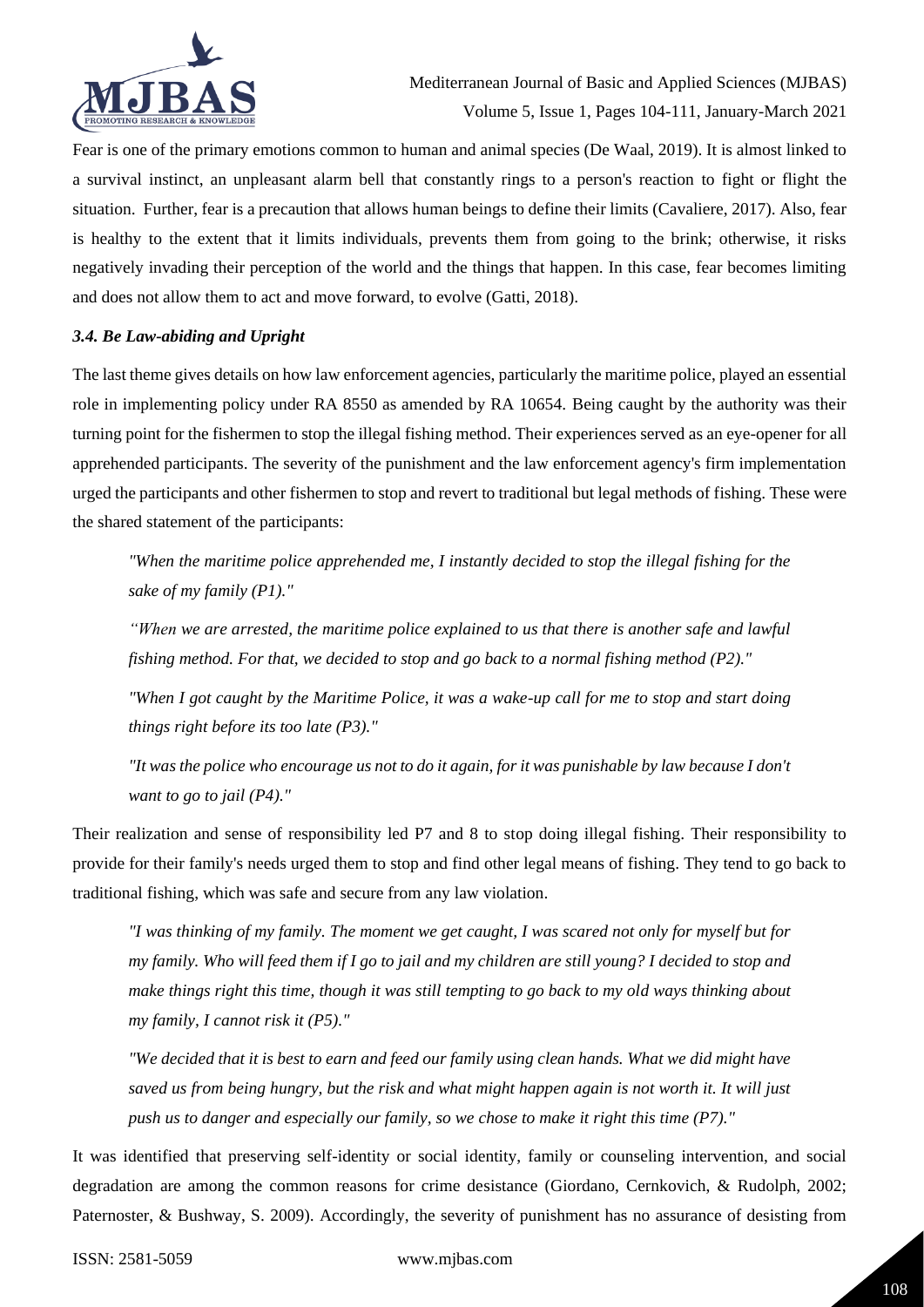

criminal behaviors. Although their realization was upshot after their arrest, the truth is that their family is the main reason for the fishermen to decide to do the right fishing methods. They decided to be law-abiding and upright not for their fear of imprisonment but their family's welfare. They realized the importance of their family, particularly their children's futures (Burdett, 2010; Plesnicar, 2015; Giordano et al., 2002).

#### **4. Conclusion and Recommendation**

The findings show that illegal fishing in Misamis Occidental resulted from family, peers, and community influences. Thus, their experience pushes them to continue to gain more profitable income. The traditional fishing method can only sustain their day-to-day needs, but it cannot support their family's other essential needs, such as education and hospitalization. As a result, fishermen have no choice and switch their method to more profitable but punishable acts. Engaging in illegal fishing provides them almost double their catches. However, they become cautious, which resulted in their psychological distress. The participants felt anxious and fearful after the law enforcers apprehended them. Their family's welfare persuaded the fishermen's decision to stop and return to conventional but legal fishing methods.

Hence, it is recommended that the Bureau of Fisheries and Aquatic Resources, City/Municipal Agricultures Office, Philippines National Police-Maritime Group, Local Government Unit, and other concern offices work hand-in-hand to address the problems on illegal fishing through intensifying information campaign on the fishing methods and governing laws. Local government units should introduce and encourage fishermen and their families to engage in other activities that would provide them with additional income to sustain their day-to-day needs. Build a healthy collaborative approach between fishermen and law enforcement agencies to guard their municipal waters for any possible illegal fishing activities. Further studies relating to the same topic must be conducted to develop a more systematic approach for the fishermen to be more empowered and knowledgeable about the utilization, management, development, conservation, and protection of aquatic resources.

### **References**

[1] Acosta, P. (2019). Purchase of an endangered species. The Manila Times, A4.

[2] Afoakwah, R., Osei, M. B. D., & Effah, E. (2018). A guide on illegal fishing activities in Ghana. USAID/Ghana Sustainable Fisheries Management Project. Narragansett, RI: Coastal Resources Center, Graduate School of Oceanography, University of Rhode Island. Prepared by the University of Cape Coast, Ghana. GH2014 SCI048 UCC, 64.

[3] Arias, A., & Pressey, R. L. (2016). Combatting illegal, unreported, and unregulated fishing with information: A case of probable illegal fishing in the tropical eastern pacific. Frontiers in Marine Science, doi:http://dx.doi.org/10.3389/fmars.2016.00013.

[4] Burdett, C. M. O. (2010). The use of traceability to combat the economic drivers of illegal, unreported and unregulated fishing: A case study (Order No. MR64614). Available from ProQuest Central. (745593081). Retrieved from https://search.proquest.com/docview/745593081?accountid=149218.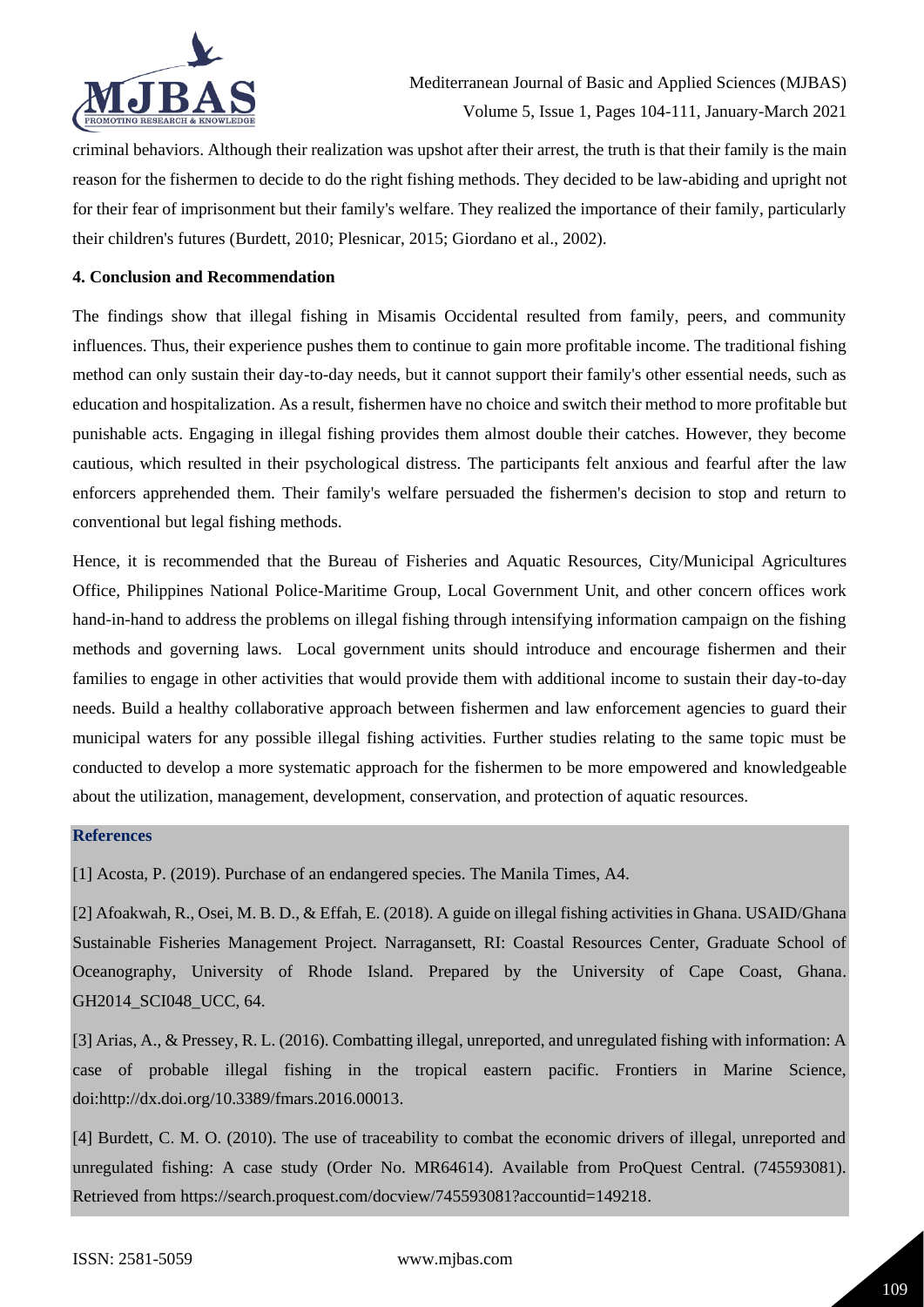

[5] Chapsos, I., Koning, J., & Noortmann, M. (2019). Involving local fishing communities in policy making: Addressing Illegal fishing in Indonesia. Marine Policy, 109, 103708. Retrieved on June 29, 2020 from https://bit.ly/3ibJGJO.

[6] Daliri, M., Kamrani, E., Jentoft, S., & Paighambari, S. Y. (2016). Why is illegal fishing occurring in the Persian Gulf? A case study from the Hormozgan province of Iran. Ocean & coastal management, 120, 127-134. Retrieved on June 30, 2020 from https://bit.ly/2BV9qJO.

[7] Ganter, S. (2009). Modelling the grand banks commercial fishing fleet: Fleet structure, fishing performance and economic viability (Order No. MR58194). Available from ProQuest Central. (89239876). Retrieved from https://search.proquest.com/docview/89239876?accountid=149218.

[8] Gillam, C., & Charles, A. (2018). Fishers in a Brazilian Shantytown: Relational wellbeing supports recovery from environmental disaster. Marine Policy, 89, 77-84. Retrieved on March 05, 2020 from https://bit.ly/2Y3HkF3.

[9] Giordano, P. C., Cernkovich, S. A., & Rudolph, J. L. (2002). Gender, crime, and desistance: Toward a theory of cognitive transformation. American journal of sociology, 107(4), 990-1064. . Retrieved on June 30, 2020 from https://bit.ly/3dPxD1n.

[10] Gomez, E. J. (2020). BFAR urged to fast track fishing vessel trackers. The Manila Times, A7. Retrieved on June 30, 2020 from https://bit.ly/31Cgfe0.

[11] Griffiths, M. D., & Auer, M. (2019). Becoming hooked? Angling, gambling, and "fishing addiction". Archives of Behavioral Addictions, 1(1). Retrieved on March 07, 2020 from https://bit.ly/3cYi86T.

[12] Hilborn, R. (2011). Overfishing: What Everyone Needs to Know®. Oxford University Press.

[13] Nemoto, K. (2002). Modeling the impacts of area closures on the hawaii longline fishery: A spatial -temporal economic model incorporating fish movement (Order No. 3070717). Available from ProQuest Central. (305532256). Retrieved from https://search.proquest.com/docview/305532256?accountid=149218.

[14] Pala, A., Zhang, J., Zhuang, J., & Allen, N. (2018). Behavior analysis of illegal fishing in the gulf of mexico. Journal of Homeland Security and Emergency Management, 15(1).

[15] Paternoster, R., & Bushway, S. (2009). DESISTANCE and the "feared self": toward an identity theory of criminal desistance. Journal of Criminal Law & Criminology, 99(4), 1103-1156. Retrieved from https://search.proquest.com/docview/218442739?accountid=149218.

[16] Pfeiffer, L., & Gratz, T. (2016). The effect of rights-based fisheries management on risk taking and fishing safety. Proceedings of the National Academy of Sciences, 113(10), 2615-2620. Retrieved on March 05, 2020 from https://bit.ly/3hp2yVp.

[17] Plesnicar, M. M. (2015). Why do people stop Offending? recent theories on desistance and their value in practical approaches to O ffenders. Zbornik Znanstvenih Razprav, 75, 191-212. Retrieved from https://search.proquest.com/docview/1850342617?accountid=149218.